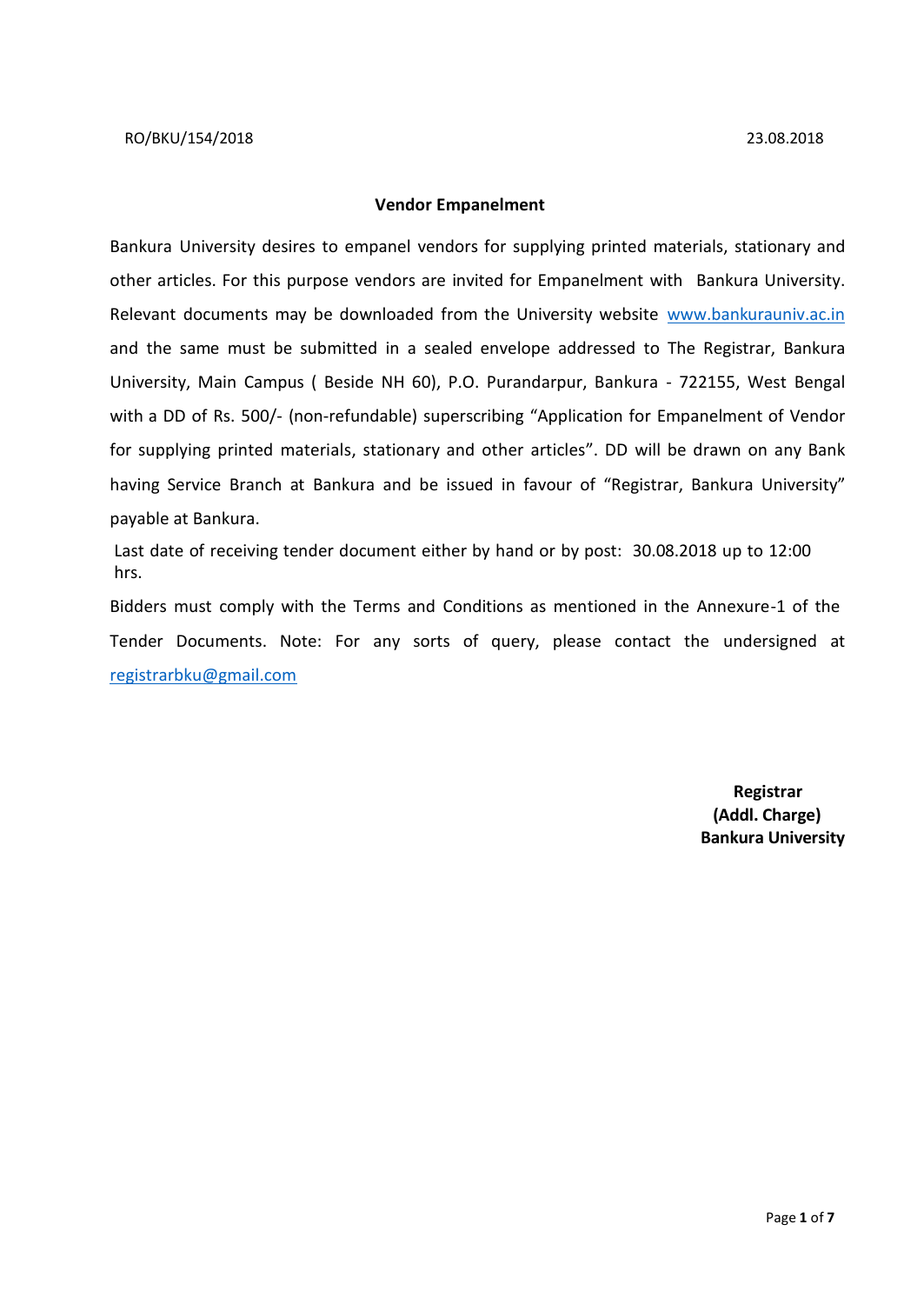#### **Annexure-1**

# **Sub: Empanelment of Vendors for supplying printed materials, stationary & other articles at Bankura University**

1. Bankura University invites Expression of Interest for "Empanelment of Vendors for supplying printed materials, stationary and other articles" on prescribed Format from reputed vendors in India, to Bankura University. This empanelment will be valid initially upto one year from the date of final approval of empanelled list and it may be further extendable with written request from the vendors, at the sole discretion of the Hon'ble Vice Chancellor. Interested vendors may submit the applications along with one copy each of the requisite documents to the Registrar, Bankura University, Administrative Building, Main Campus (Beside NH 60), P.O. Purandarpur, Bankura 722155, West Bengal. Last Date for Submission of Applications: 30.08.2018 up to 12: hrs.

2. Instructions for applicants, detailed terms and conditions, application proforma are as follows:

#### **Instructions for applicants:**

2.1. Incomplete and conditional applications will not be considered.

2.2. At any given point of time, if any of the documents furnished by the vendors is found to be false,

it would be deemed to be a breach of terms of contract making the firm concerned liable for legal action besides termination of empanelment.

2.3. Interested vendors should submit application form in sealed envelopes superscribing – "Application for Empanelment of vendor for supplying printed materials, stationary and other articles".

2.4.The application should be signed by an authorized signatory of the vendor(s) bearing his/her full name and status, along with the official seal of the firm.

2.5. Strict discipline is expected to be maintained with respect to application for empanelment. No canvassing or repeated communication should be made. Failing to maintain this discipline, the applicants are liable to be black-listed by the university.

2.6. The received application(s) after the due date and time will not be considered.

2.7. The applications will be scrutinized and shortlisted for empanelment by the Accounts Officers

I & II. The shortlisted vendors will be informed by email and/or by regular post for further procedure, as required.

The short-listed vendor(s) for empanelment are required to agree to work as per the university's "Terms & Conditions" as stipulated hereunder.

2.8 Vendors must have experience at reputed institutes/universities/firms for at least two years.

Applications must be accompanied by IT/Professional Tax certificate.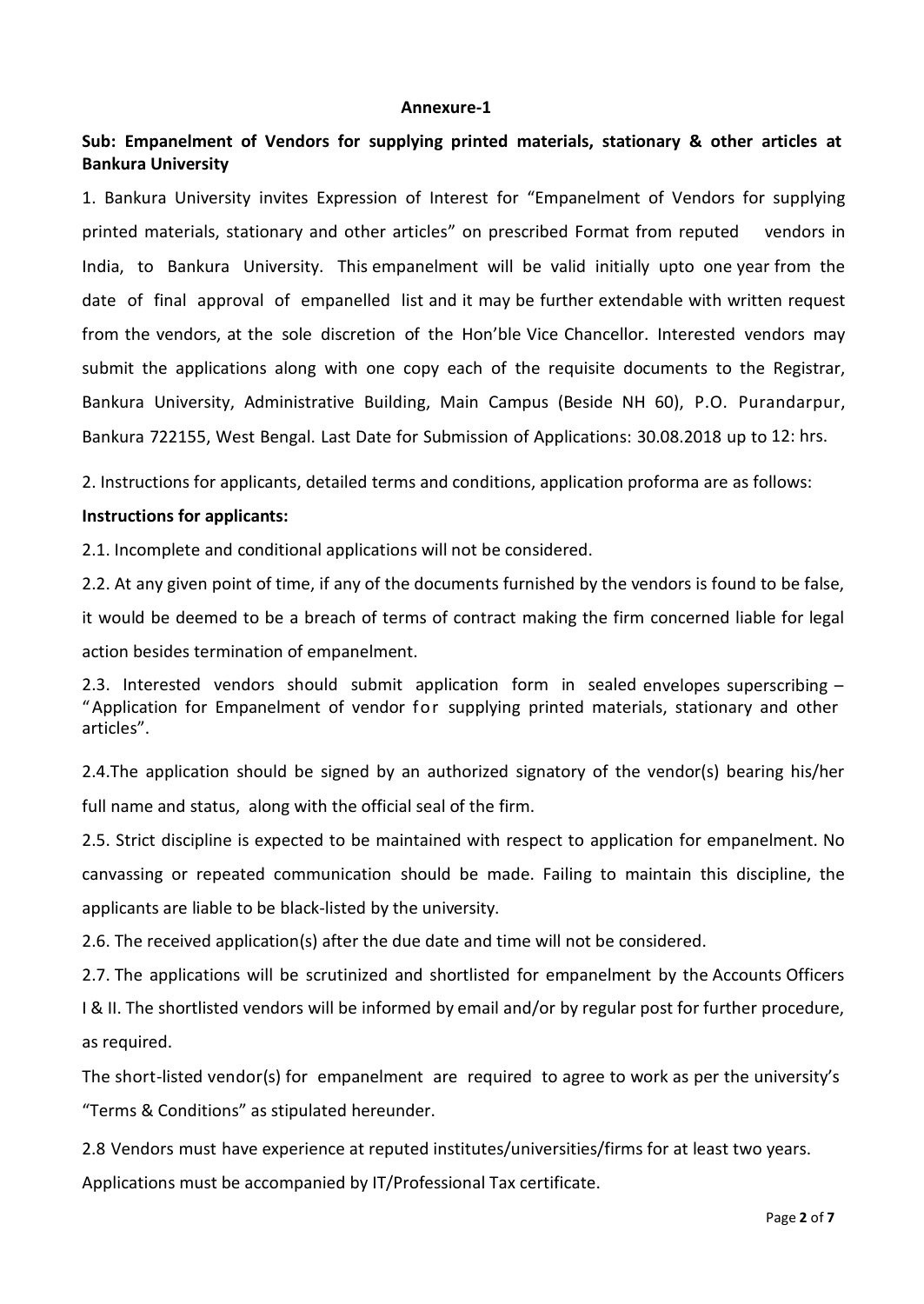3.The empanelment will be governed by the following "Terms and Conditions".

3.1. General

3.1.1. The Hon'ble Vice Chancellor of Bankura University reserves the right to approve or reject any or all the vendors, whose decision will be final in all cases in respect of acceptance/rejection/arbitration.

3.1.2. It is not binding on Bankura University to place the work order to the approved vendor.

### **3.2 Work Orders**

3.2.1. Work orders approved by the Hon'ble Vice Chancellor be placed with the empanelled vendor(s) who offers best and prompt services and will try to distribute work orders rationally among vendors.

3.2.2. Supply has to be made strictly against the work orders only.

3.2.3. Sending an acknowledgment of the receipt of work order, which is taken as an acceptance of the work order, is mandatory.

3.2.4. Any clarification/query regarding the work order should be sought within three days of receipt of the order.

### 4. **Invoicing procedure**

4.1. The Invoice should bear the firm's IT PAN.

4.2. Pre-receipted invoice(s)/bill(s) are to be submitted in triplicate (3 copies)

4.3. A revenue stamp should be affixed on the original bill and should be signed by authorized signatory.

4.4. Invoice should be raised in favour of The Registrar, Bankura University, Bankura , West Bengal

4.5. One invoice should be raised against one work order only.

4.6. The University may take approx 90 days from the date of the work completed for final

payment to the vendors.

# 5. **Termination of empanelment**

Vendor's empanelment may be terminated/dropped/black-listed from the panel of suppliers at the occurrence of any of the following event:

5.1. In case of breach of any terms of agreement, or unsatisfactory/inefficient working on the part of the vendor.